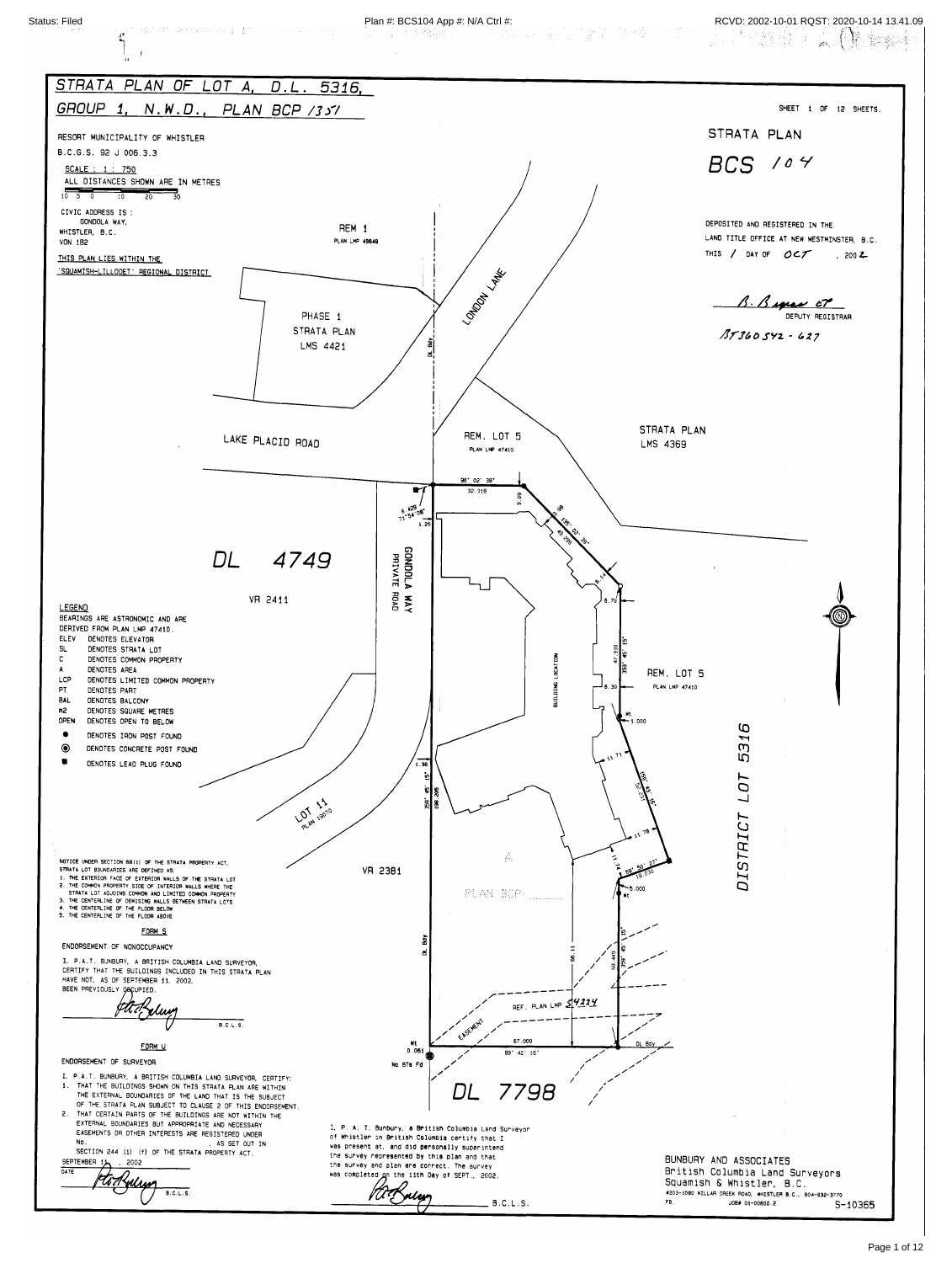# Status: Filed Plan #: BCS104 App #: N/A Ctrl #: RCVD: 2002-10-01 RQST: 2020-10-14 13.41.09

|                                                                                                                         |                                                                                                         | SHEET 2 OF<br>12 SHEETS.                                                                                             |  |  |
|-------------------------------------------------------------------------------------------------------------------------|---------------------------------------------------------------------------------------------------------|----------------------------------------------------------------------------------------------------------------------|--|--|
|                                                                                                                         |                                                                                                         | STRATA PLAN                                                                                                          |  |  |
|                                                                                                                         |                                                                                                         | $BCS$ /04                                                                                                            |  |  |
|                                                                                                                         |                                                                                                         | DEPOSITED AND REGISTERED IN THE<br>LAND TITLE OFFICE AT NEW WESTMINSTER, B.C.                                        |  |  |
|                                                                                                                         |                                                                                                         | <b>THIS</b><br>DAY OF<br>$, 200$ .                                                                                   |  |  |
| OWNER: LOT A                                                                                                            | AS TO LEASE                                                                                             |                                                                                                                      |  |  |
| INTRAWEST CORPORATION, Inc. No. A-56080<br>Ross Meacher<br>Ross Meuber                                                  | PEAK TO CREEK LODGING COMPANY LTD. INC. NO. 600319<br>to Med Ross Marcher                               | AS TO COVENANT<br>INTRAWEST CORPORATION INC. ND. 200486 A-56000<br>An member Ross Member                             |  |  |
| Authorized Signatory<br>Print Name<br>Authorized Signatory<br>Print Name<br>Witness to above signature<br>Print Name    | Authorized Signatory<br>Print Name<br>Authorized Signatory<br>Print Name<br>Witness to above aignature  | Authorized Signatory<br>Print Name<br>Authorized Signatory<br>Print Name<br>Witness to poole signature<br>Prin) Name |  |  |
| Witness's $occ$ $f$ atiq $f$ : $L$ and $C$<br>Witness's address : 1300 777 Dunsmur St.<br><u>Vancaver, B.C.</u><br>Y74K | Witness's occupatible: Lawyer<br>Witness's address / 1300. TTVDunsmyw St.<br>Vancouver, f. C.<br>V771K2 | Witness's occupation: Lawner<br>Witness's address: 1300: 777 Dungmuir St.<br><u>Vancouver, B.C.</u><br><u>V74 K2</u> |  |  |
| AS TO MORTGAGE AND ASSIGNMENT OF RENTS<br>HSBC BANK OF CANADA<br>Authorized Signatory<br>Print Name                     | AS TO COVENANT<br>THE RESORT MUNICIPALITY OF WHISTLER<br>Print Name<br>Mayon                            | AS TO COVENANT<br>MINISTRY OF WATER, LAND AND AIR PROTECTION                                                         |  |  |

| VETER TOLENSKY                                     |                                                            |                                                          |
|----------------------------------------------------|------------------------------------------------------------|----------------------------------------------------------|
| Witness to above signature<br>Print Name           | <b>Print Name</b><br>Witness to above signature            | FATRICAS NE A                                            |
| Witness's occupation                               | Mitness's occupation: Connect Manigland Corporate Services | Witness to above signature<br>Print Name                 |
| $800 - 885$ W. $65026.4$ St<br>Witness's address : | Witness's address                                          | Witness's occupation: Commissioner for taking Affidavits |
| VANDOUVER A                                        | 4325 BLACKCOMB WAY                                         | Witness's address : (0470 - 152 SF                       |
|                                                    | WHISTLER, B.C. VON 1B4                                     | Surcer BC                                                |
|                                                    |                                                            | <b>V32043</b>                                            |

 $\sim$   $\alpha$ 

 $\sim 10$ 

 $q|y|$ or

BUNBURY AND ASSOCIATES British Columbia Land Surveyors<br>Squamish & Whistler, B.C.<br>\*203-1080 MILLAR CREEK ROAD, WHISTLER 8.C., 604-932-3770  $S-10365-1$  $FB.$ J0B# 01-00821.

 $\sim 10^{-10}$ 

議 

 $\frac{1}{2}$  ap

t û

TN.

海县 61

도움 3

₩.

 $\label{eq:4} \begin{aligned} \mathcal{L}_{\text{M}} = \frac{1}{2} \sum_{i=1}^{N} \mathcal{L}_{\text{M}} \mathcal{L}_{\text{M}} \mathcal{L}_{\text{M}} \mathcal{L}_{\text{M}} \mathcal{L}_{\text{M}} \mathcal{L}_{\text{M}} \mathcal{L}_{\text{M}} \mathcal{L}_{\text{M}} \mathcal{L}_{\text{M}} \mathcal{L}_{\text{M}} \mathcal{L}_{\text{M}} \mathcal{L}_{\text{M}} \mathcal{L}_{\text{M}} \mathcal{L}_{\text{M}} \mathcal{L}_{\text{M}} \mathcal{L}_{\text{M}} \mathcal$ 

> in. -17

 $\mathbf{x}_1$  spe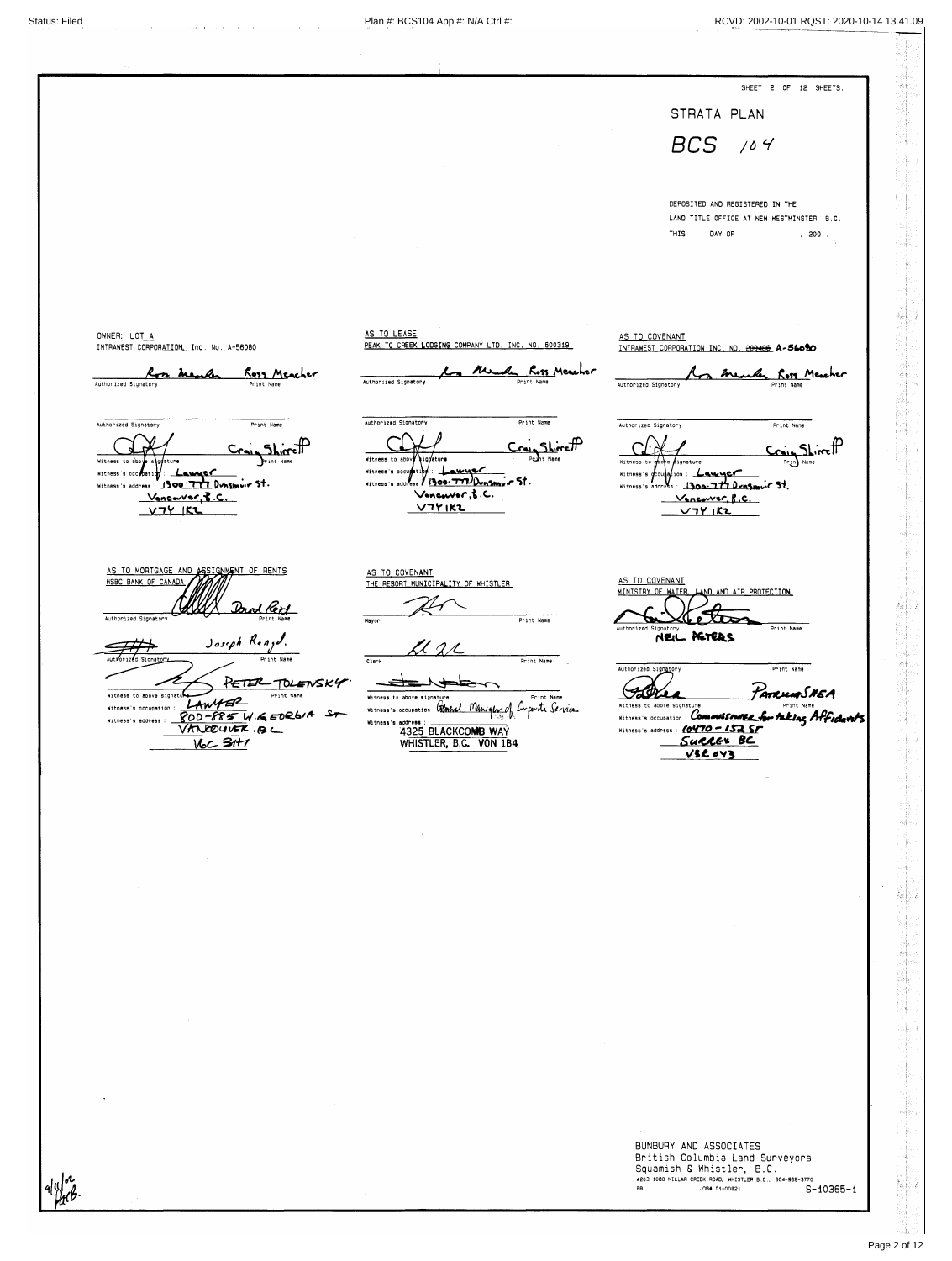protection and the protection of

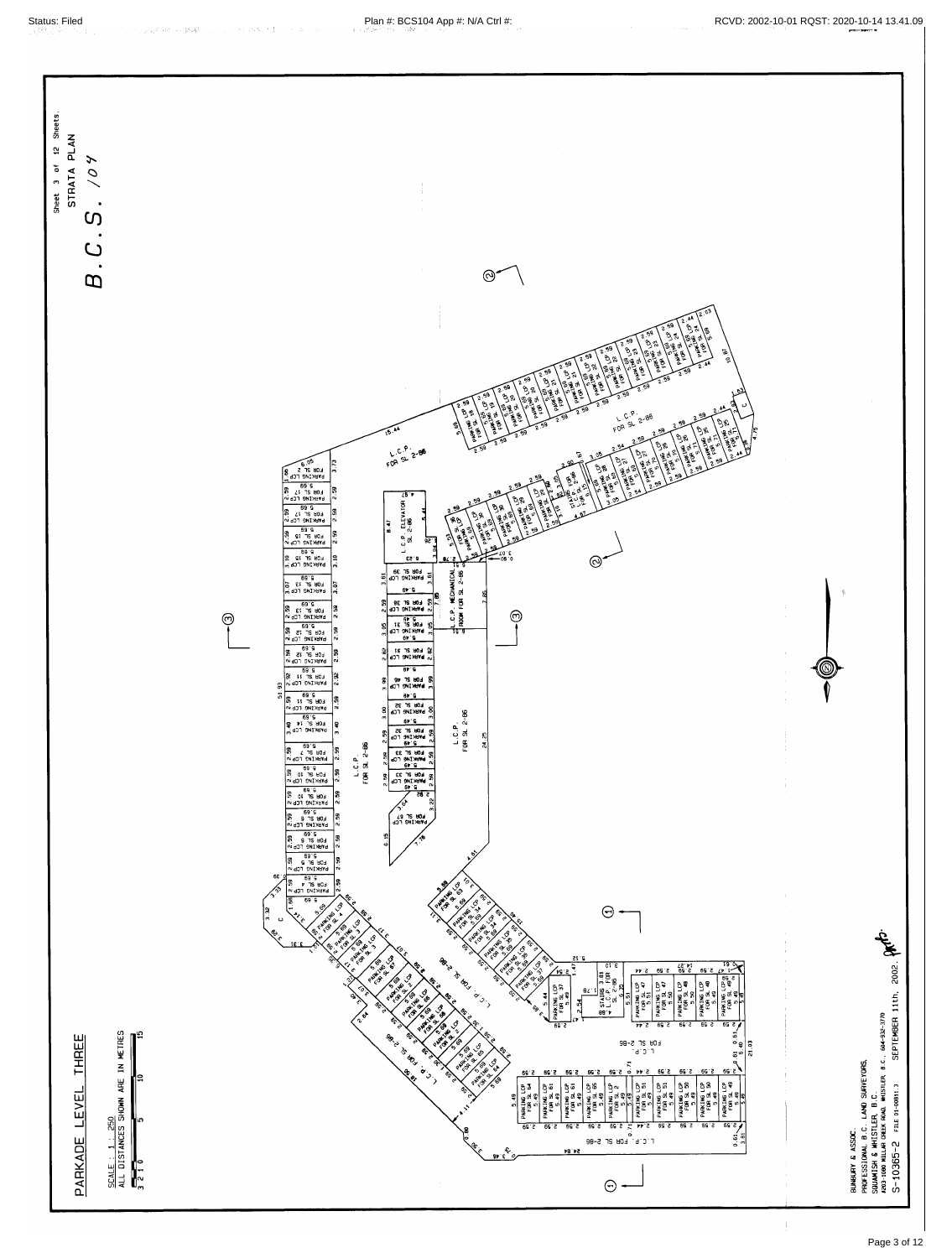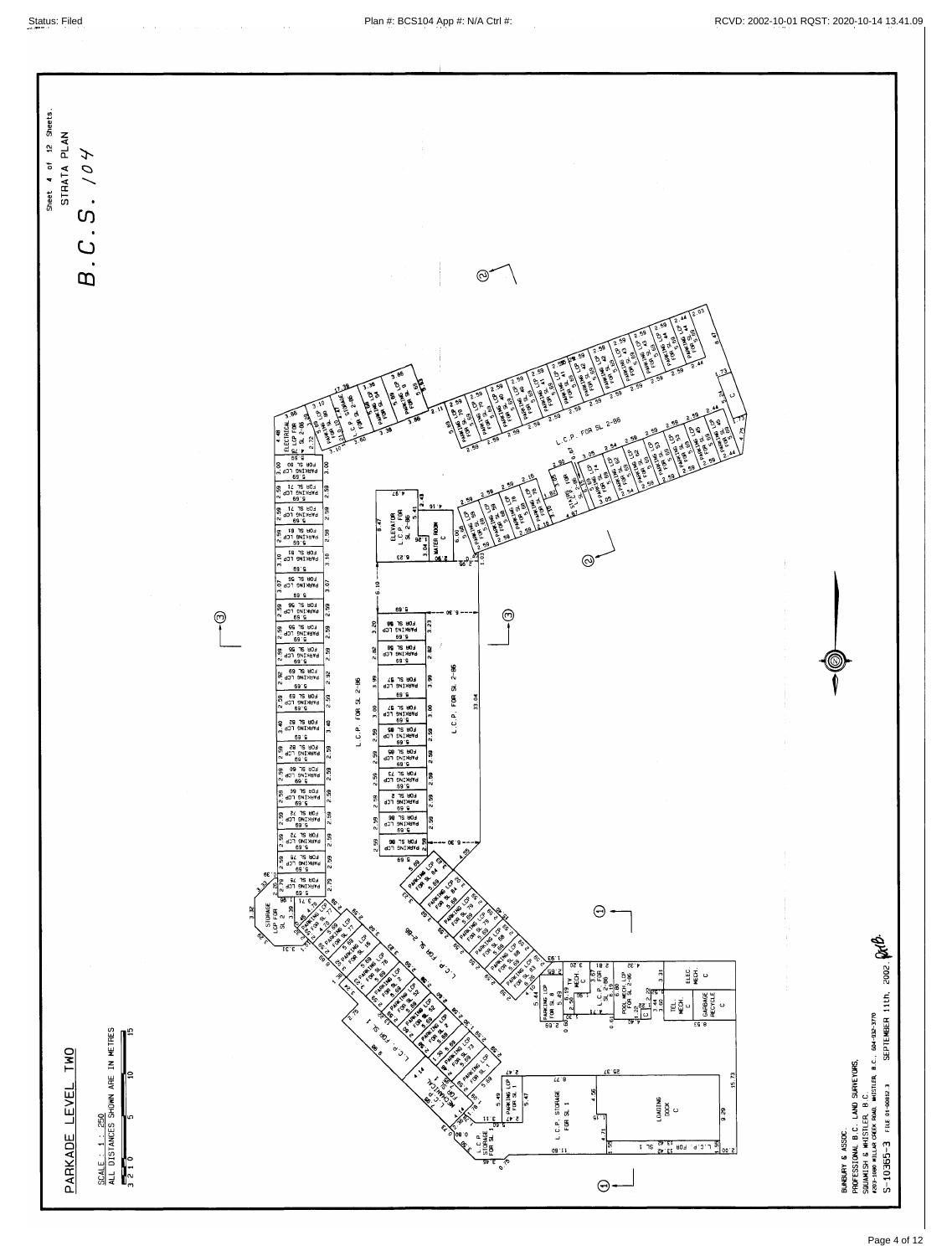



Page 5 of 12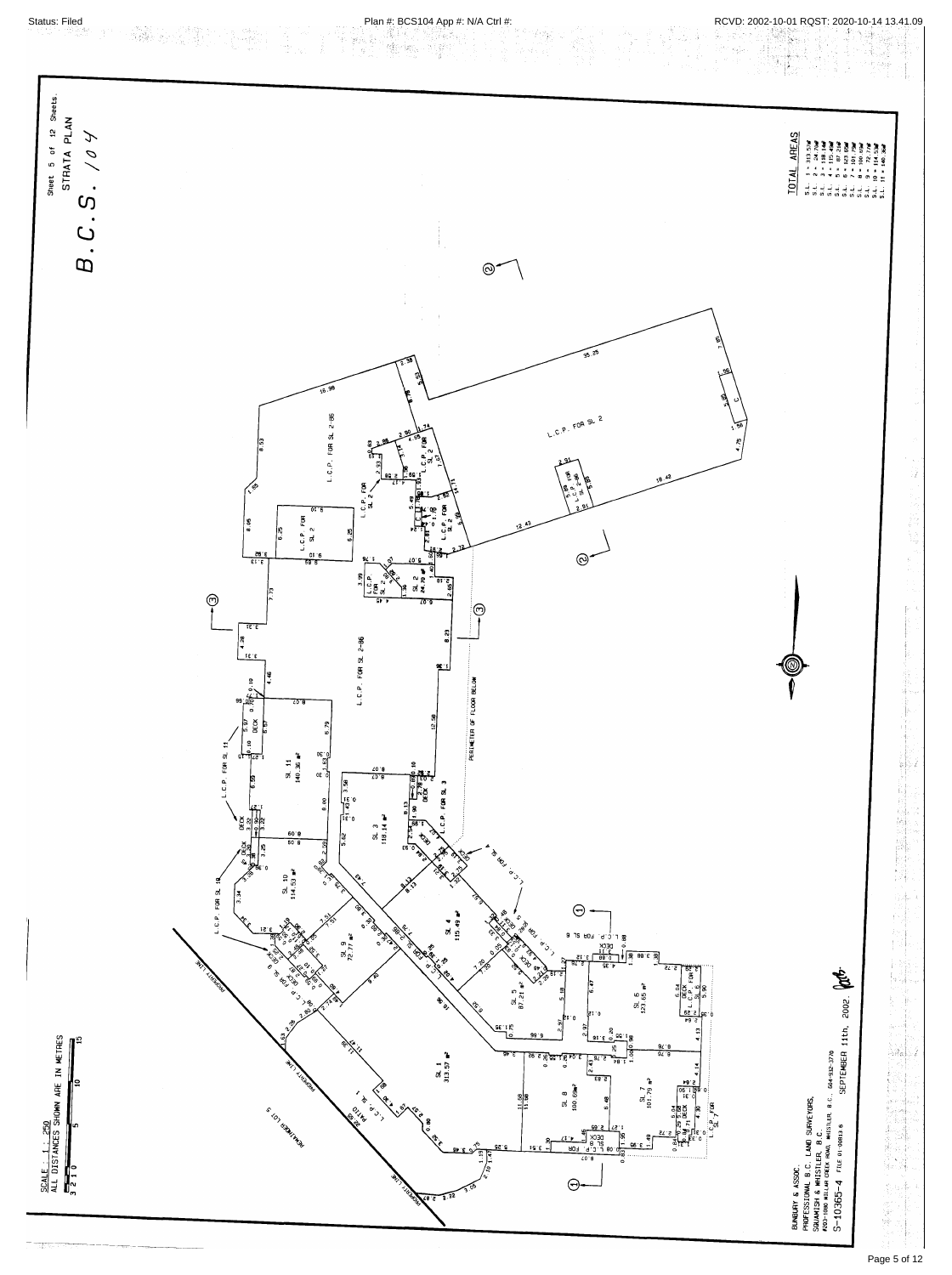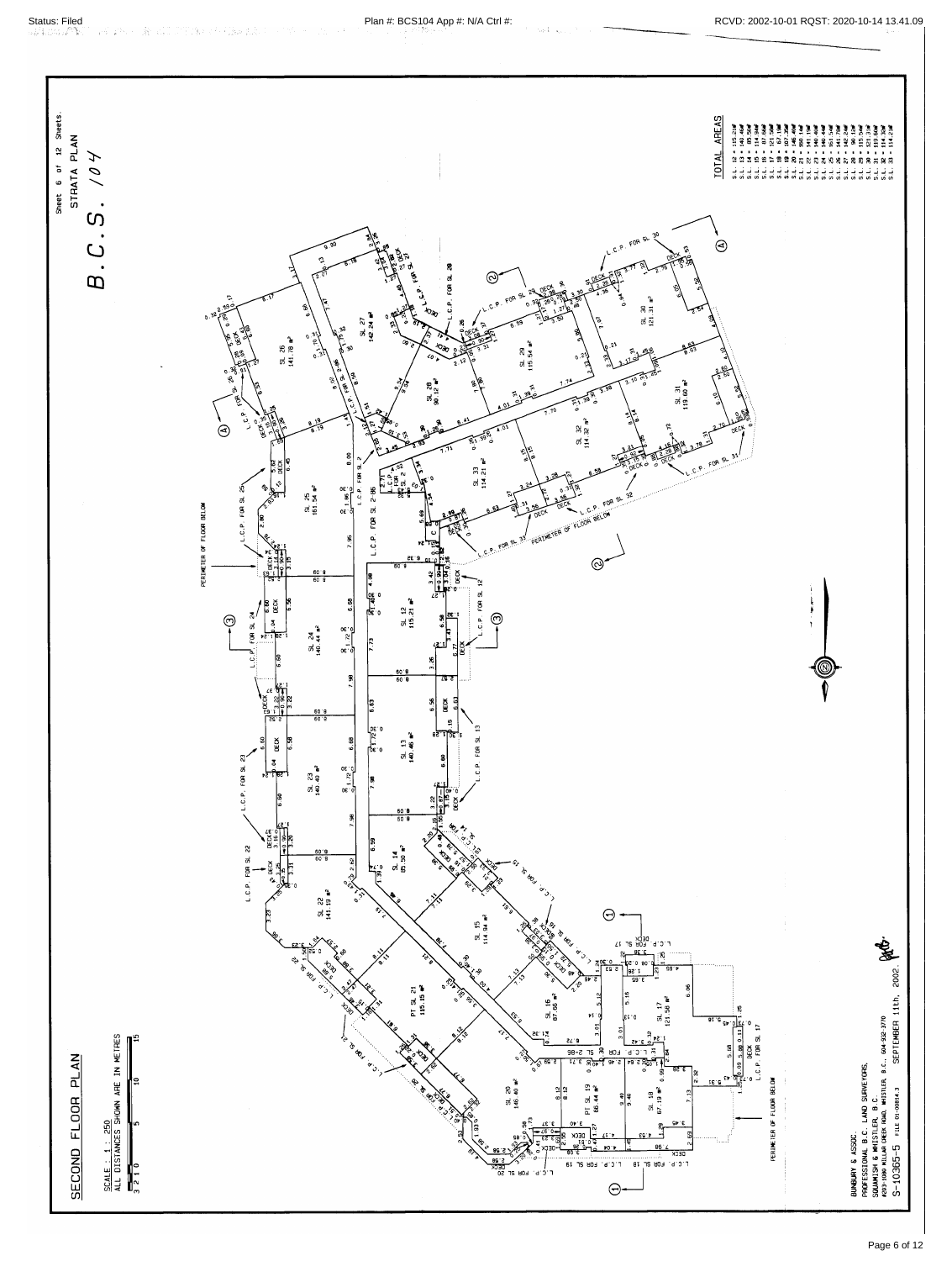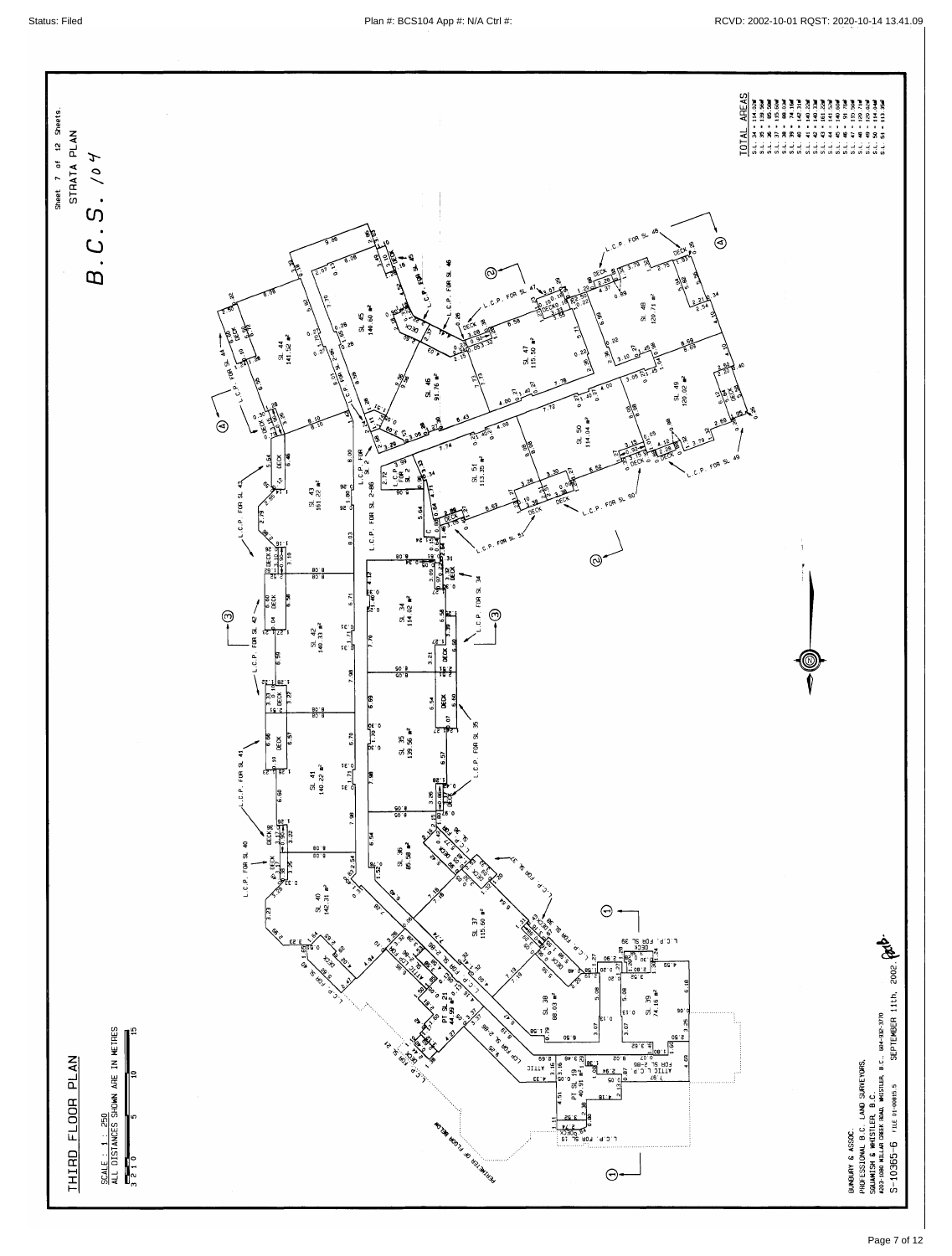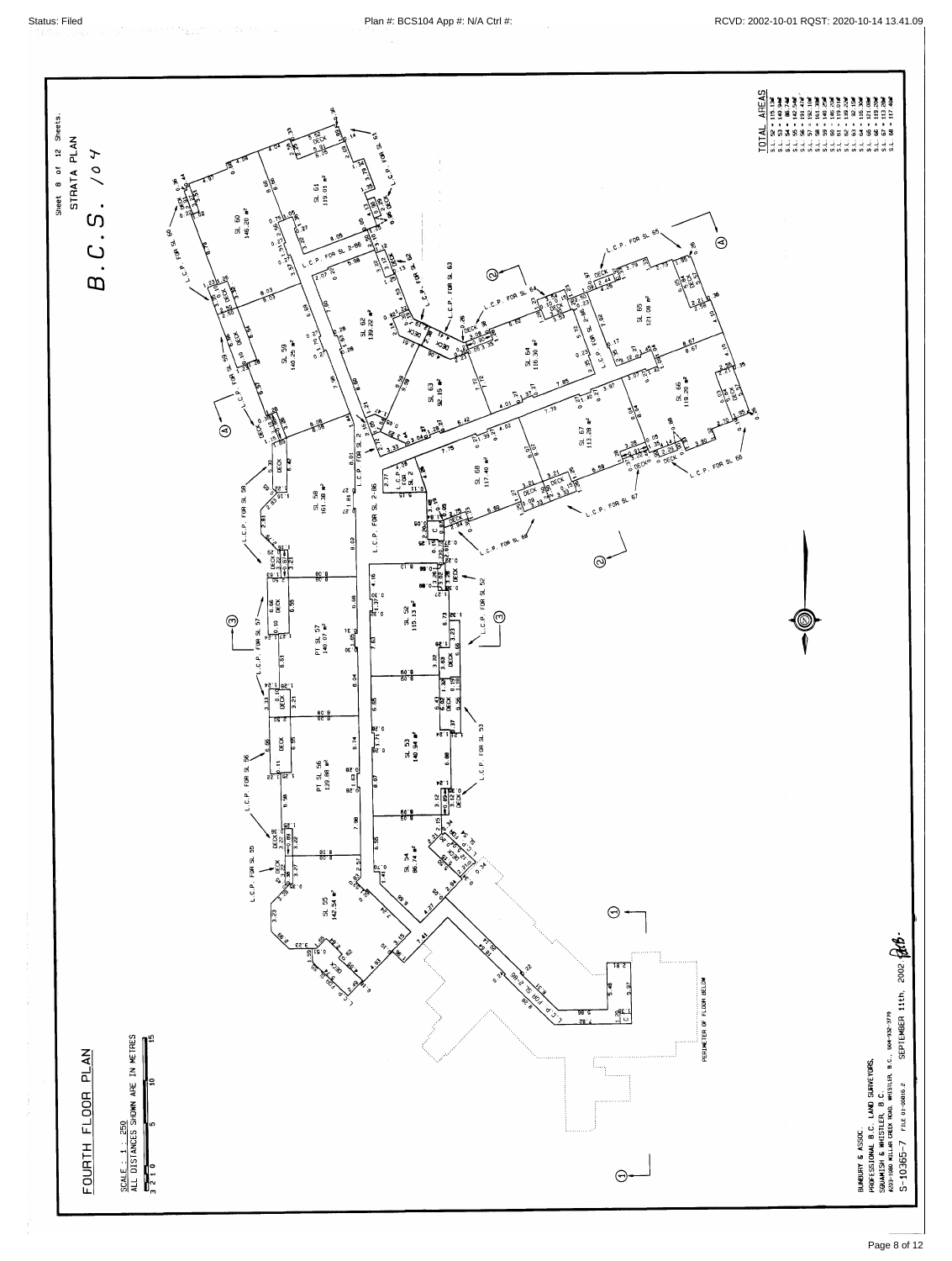$\sim 5$ 

an ang Military<br>Pangangang

ti (1938)<br>1941 - Paul

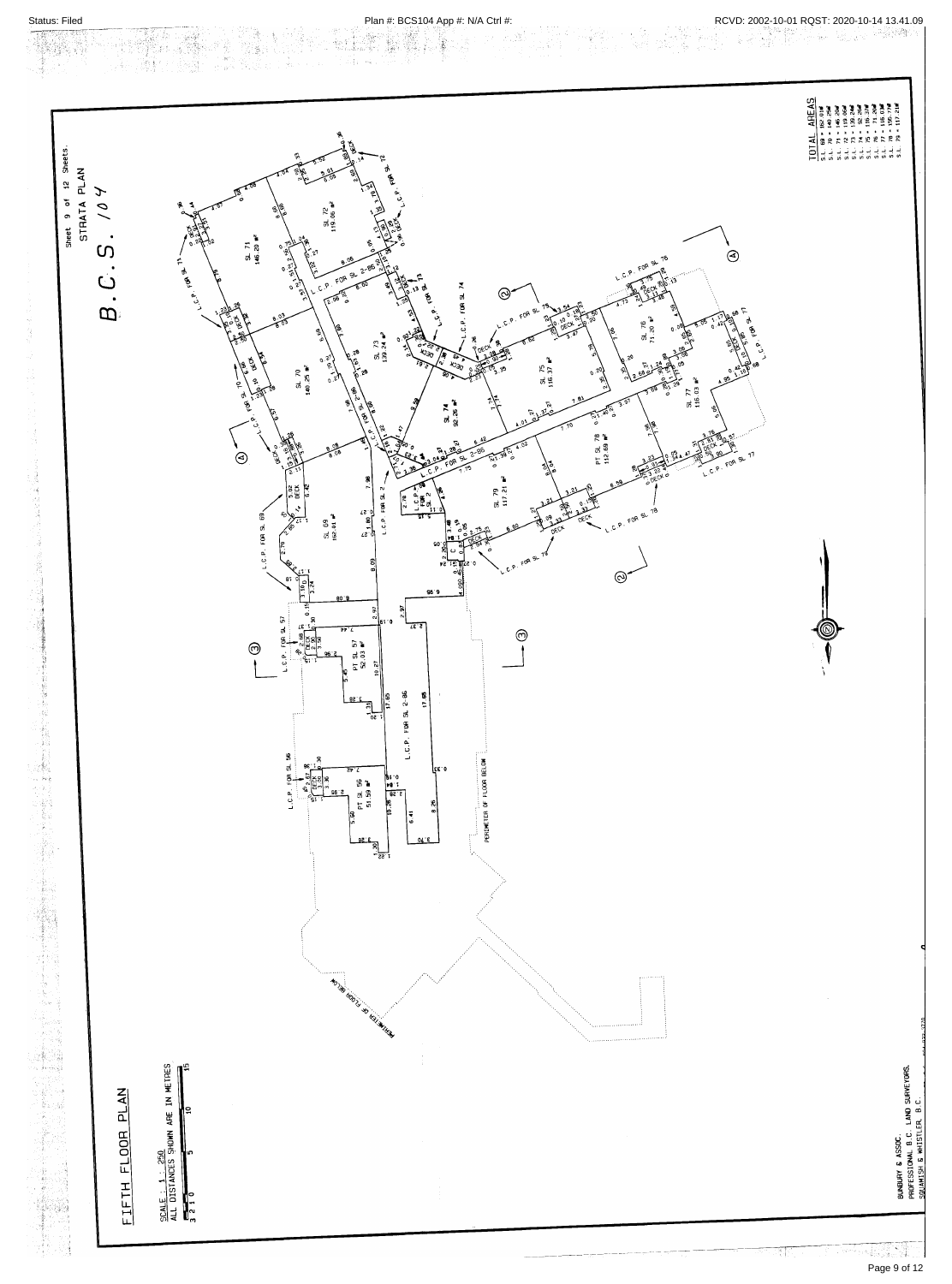

Page 10 of 12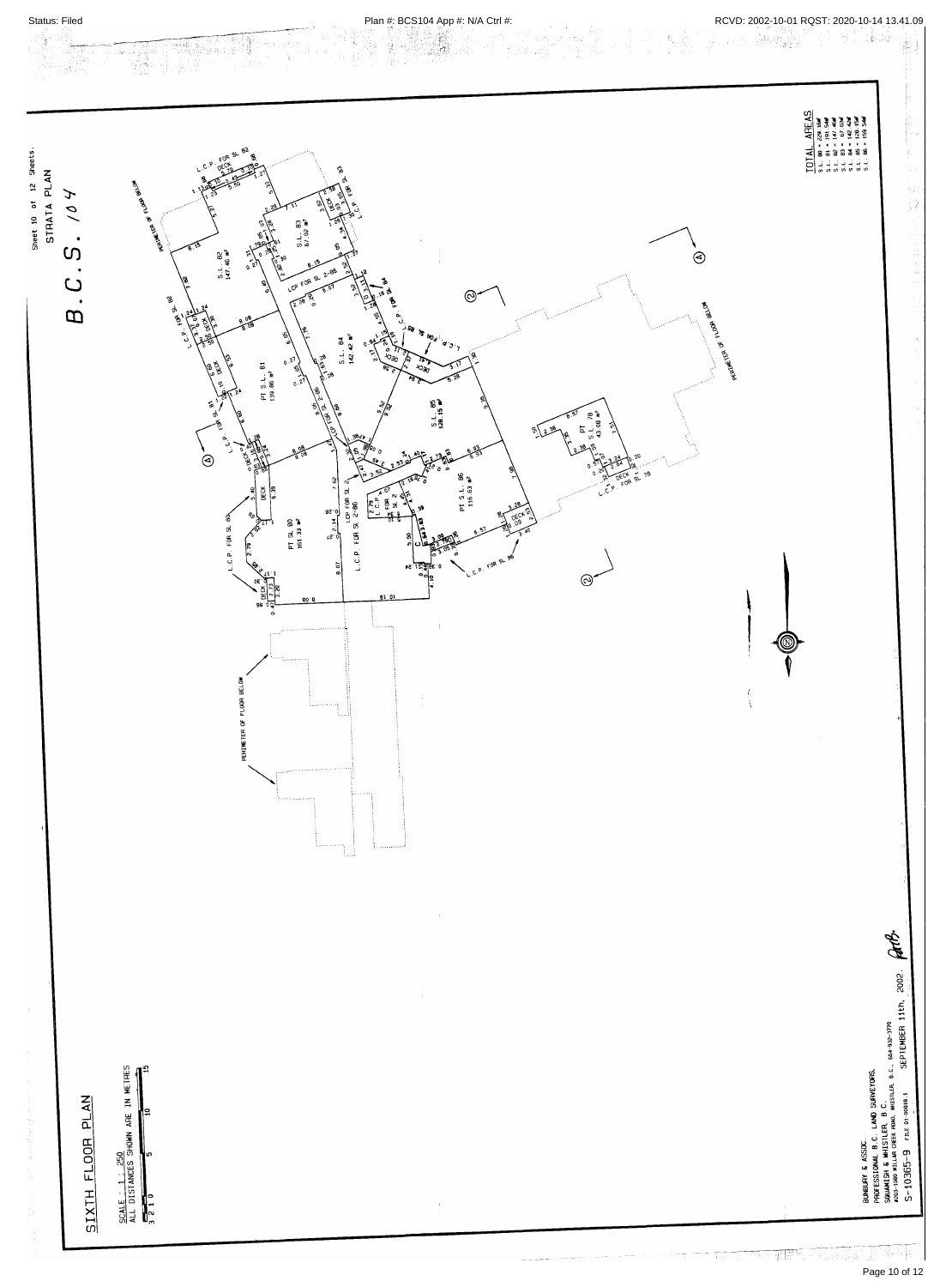|  |  | <b>Status: Filed</b> |
|--|--|----------------------|
|  |  |                      |

## RCVD: 2002-10-01 RQST: 2020-10-14 13.41.09



# LOFT LEVEL

SCALE :  $1 : 250$ <br>ALL DISTANCES SHOWN ARE IN METRES<br> $\frac{1}{3}$  2 1 0

 $\langle \Psi \rangle$ 

 $\sim$ 

 $\sim$   $\sim$ 

5918

 $\begin{array}{c} 1 \\ 1 \\ 1 \\ 1 \end{array}$ 

 $\mathbf{j}$ 

 $\begin{array}{c} 1 \\ 1 \\ 1 \end{array}$ 

医生理术 医体  $\langle \pm \rangle$ 



Page 11 of 12

SEPTEMBER 11th. 2002.